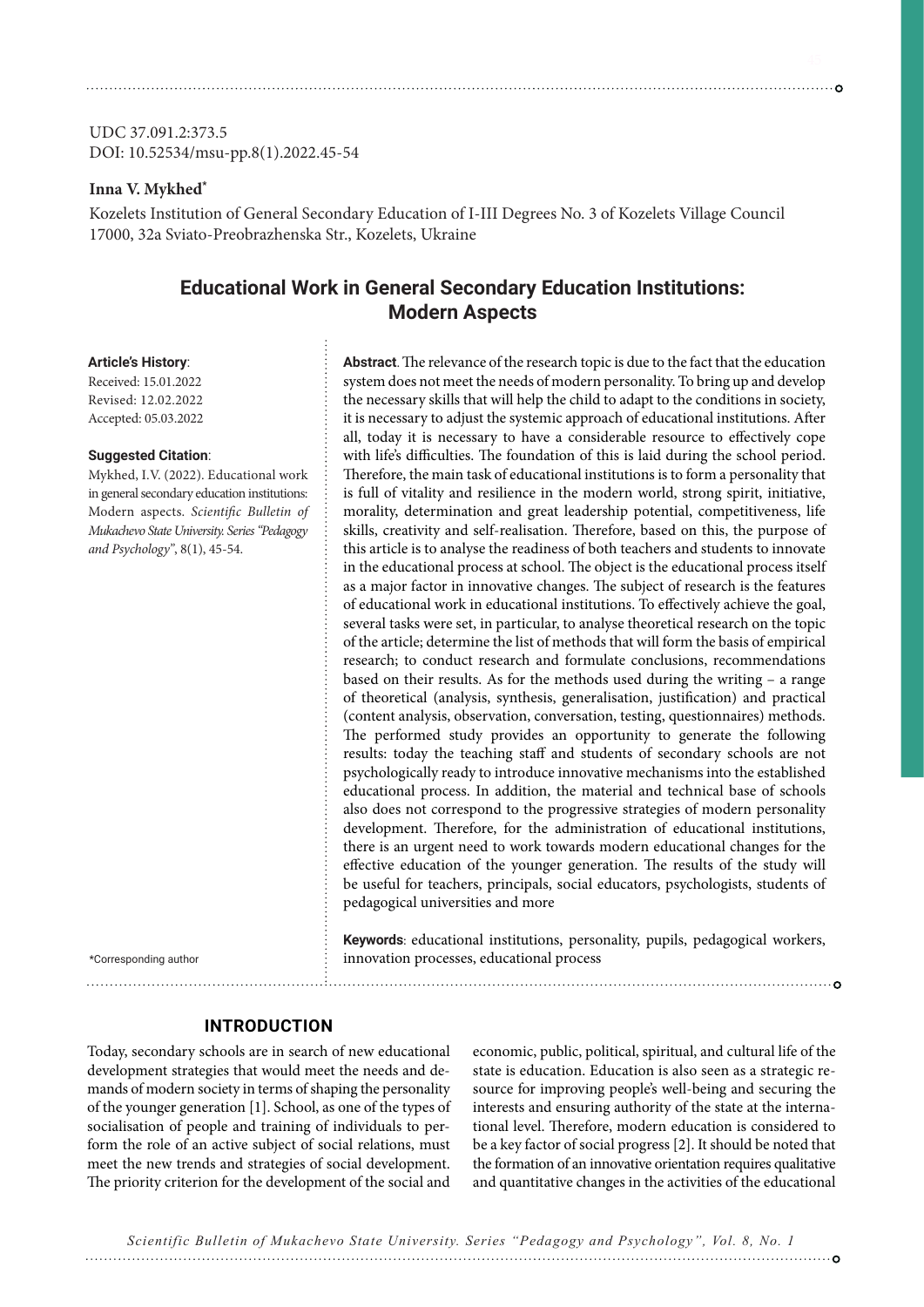process participants. The innovative orientation of the educational process in a secondary school is characterised by a certain consistency of goals, objectives, and content of education to the modern requirements and needs of the participants in the educational process, and the speed of response and adaptation of the educational process to the new conditions of humanisation [2].

Education is the specific organisation of the environment to create favourable conditions for the self-development of the child. Educational institutions use the concept of "educational process" which includes the process of educational influence, i.e. the process of accepting the child's personality and the process of self-education [3]. The key role in education is the implementation of a structural approach because it makes it possible to transform educational work from a chaotic set of teachers' actions to the whole pedagogical interaction. Therefore, the question is how to create an educational system oriented at the multi-faceted development of children [4; 5]. The structure of the educational system consists of the subject and environmental component (teachers, students, and adults who participate in the functioning of an educational institution), the valueoriented component (i.e. a specific goal and values, a set of principles and perspectives); communicative component (inter-communicative relations); functional and activity component (this component is composed of the system-forming activities, their functions, orientations and content, as well as methods and forms of work); diagnostic and productive (criteria for evaluating effectiveness, assessment and analysis of performance). Today, the educational system is based on the performance of several basic functions: integrative (integration of different pedagogical strategies into one); regulatory (arrangement and controlling of pedagogical processes); developmental (ensuring system dynamics, namely optimisation of its functioning and updating) [1]. It is important to note that innovative changes in the educational process are extremely important nowadays because there is a significant decrease in students' interest in culture, art, literature, and spiritual values. Therefore, innovation needs to be oriented towards the consolidation of current human, civic, and national values.

*The purpose of this article* is to analyse teachers' and students' readiness to introduce innovative processes into the educational system of secondary schools. *The object of the research* is an educational process as a key factor of innovative changes in schools. *The subject of the research* is peculiarities of educational work in secondary education institutions. To achieve the goal of the research several *tasks* have been formulated for implementation, including analysing educational methods in secondary schools; analysing the

psychological readiness of the participants in the educational process to introduce innovations into the process of children's education; to identify a list of methods and techniques to achieve the research goal; to carry out empirical research on the psychological state of the study participants; to formulate findings and suggestions for improving the educational process in schools. The practical novelty of the research determines the need for scientific and methodological support in forming and ensuring an innovative orientation of the educational process in schools. The development of correctional programmes and courses aimed at improving the personal qualities of participants in the educational process to the acceptance of innovation in the field of education.

#### **MATERIALS AND METHODS**

The study used both theoretical and practical methods. Theoretical methods of research included analysis, synthesis, method of generalisation, comparison, and classification. Analysis and synthesis are two interrelated logical methods of scientific research, which are the process (imaginary or actual) of decomposition of the whole part into its component parts and a reverse process, that is, the integration of parts into a single whole. The method of analysis is valuable because the division of more complex phenomena into simple elements allows us to separate the important from the unimportant, and to reduce the complex to simpler. The method of synthesis, in turn, allows combining the parts and finding out the studied phenomenon as a whole. Comparison is characterised by placing the object or phenomena of reality in order to determine the similarity or dissimilarity between them, as well as finding common factors. The method of comparison is always an important basis for generalisation, which specifies the characteristic features of objects and makes it possible to group objects by species, groups, and other features (classification).

The educators and students were the participants in the empirical study. The study was based on the following educational institutions: Odesa Secondary School No. 105 I-III degrees, Odesa Secondary School No. 44 I-III degrees, Valky Secondary School No. 1 I-III degrees of the Kiliia region of Odesa oblast, Rozdilna Secondary School No. 2 I-III degrees of Odesa oblast, Petrivka Secondary School I-III degrees of the Limanskyi district of Odesa oblast, Prylymanske Secondary School I-III degrees of the Ovidiopols district of Odesa oblast, as well as other secondary schools in Odesa oblast. A total of 733 participants took part in the study, including 176 teachers and 557 students. Graphically, the study participants are demonstrated in Figure 1 below.

A range of practical methods was used in the research. The detailed description is demonstrated in Table 1.

*Scientific Bulletin of Mukachevo State University. Series "Pedagogy and Psychology", Vol. 8, No. 1*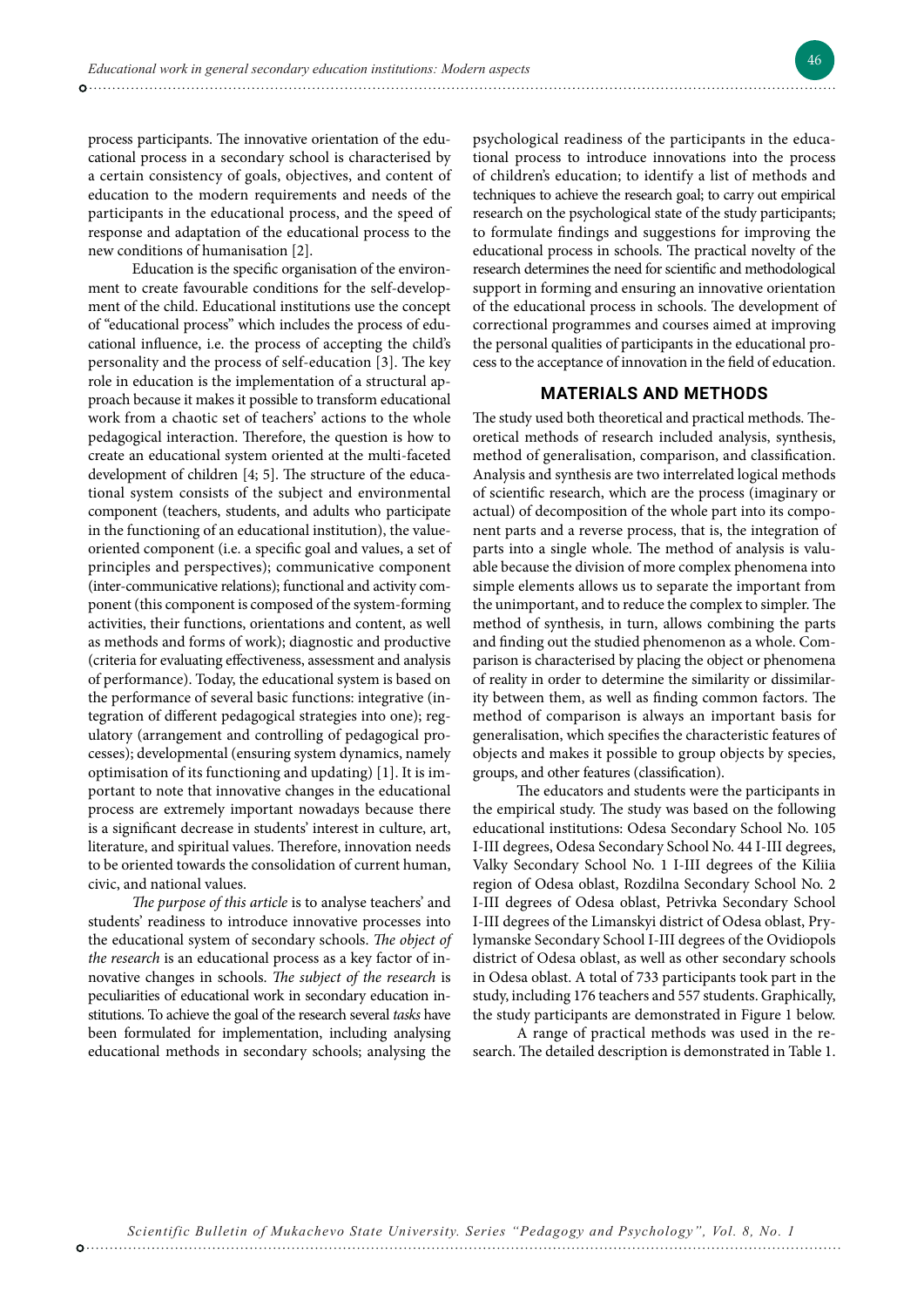

**Figure 1.** Quantitative composition of participants in the empirical study

|                    | Name of criterion<br><b>Provision criterion</b> | Methods used in the study<br>Content analysis, conversation                                                                                                                                                                              |  |  |
|--------------------|-------------------------------------------------|------------------------------------------------------------------------------------------------------------------------------------------------------------------------------------------------------------------------------------------|--|--|
|                    | Procedural criterion                            | Interview, express-evaluation of social and psychological microclimate in the<br>team (O. Mykhailiuk); content analysis; methodology for studying teachers'<br>satisfaction with their life in the educational institution (E. Stepanov) |  |  |
|                    | Personal criterion                              |                                                                                                                                                                                                                                          |  |  |
|                    | Value and motivation factor                     | M. Rokych's "Value Orientations" Methodology                                                                                                                                                                                             |  |  |
|                    | Cognitive factor                                | Test "Reflections on life experience" by N. Shchurkov                                                                                                                                                                                    |  |  |
|                    | Activity and behavioural factor                 | R. Ovcharov's methodology for communicative skills; E. Stepanov's<br>methodology for defining community activism                                                                                                                         |  |  |
|                    | Reflexive factor                                | "Self-regulation" questionnaire by A. Osnytsky                                                                                                                                                                                           |  |  |
| Name of the factor | Motivation oriented factor                      | A. Rean's "Motivation for Success and Fear of Failure" diagnostic methodology;<br>S. Stepanov's scale of readiness for creative and innovative activities                                                                                |  |  |
|                    | Informational and cognitive factors             | Questionnaire; a knowledge test on innovations in the educational process                                                                                                                                                                |  |  |
|                    | Communicative and perceptive factor             | Diagnostics of effective pedagogical communication (modified version of<br>O. Leontiev's questionnaire); methodology of empathic skills diagnostics<br>(V. Boyko)                                                                        |  |  |
|                    | Creative and operational factor                 | The SAT creativity scale and behaviour flexibility scale, monitoring, poll,<br>people creative potential assessment methodology                                                                                                          |  |  |
|                    | Reflexive factor                                | Reflexivity diagnostics (A. Karpov's questionnaire), L. Berezhnov's test<br>"Reflection and self-development"                                                                                                                            |  |  |

#### **RESULTS**

main the scope of the state of three criteria, in particular, the views who provision, procedural, and personal. Each criterion includes hance of the ample, consider the factors that make up the provision criterion. Firstly, the security of the educational process and both groups; a sufficient level in the first group is 7.69 the use of appropriate facilities. The results for this factor the second - 9.6%; an excellent level in the first grou are as follows: a high level in Group 1 is 6.25% and in the  $58\%$ , in the second  $-54.6\%$ ; the low level of developr second – 0.3%; a sufficient level of performance in Group in the first group is  $34.1\%$ , in the second –  $36\%$ . The re teachers (176) and students (557). The work was carried out within the scope of the study of three criteria, in particular, a range of factors that were investigated separately. For ex-1 is 13.6% and in the second – 13.6%; an excellent level in

Two groups of respondents took part in the study, including Group 1 is 26.1% and in the second – 24%. The result perfective product this scale were obtained through content analysis and inreflexive factor (357). The work was carried out this search were obtained unough content unarysis and in security of the educational process and the the education of the results for this factor in the second – 61.9%; a low level in equipment is available in schools, teachers do not always for the second – 61.9%; a low level i are as follows: a high level in the second – 0.15%, a non-term – equipment level and and in second, teachers as not an Group 1 is 26.1% and in the second – 24%. The results on nance of the educational process and the use of technical equipment, and the necessary facilities. The results of this factor testify to the following: high indices are absent in both groups; a sufficient level in the first group is 7.6%, in the second – 9.6%; an excellent level in the first group is 58%, in the second – 54.6%; the low level of development in the first group is 34.1%, in the second – 36%. The results obtained mainly indicate that even though some technical equipment is available in schools, teachers do not always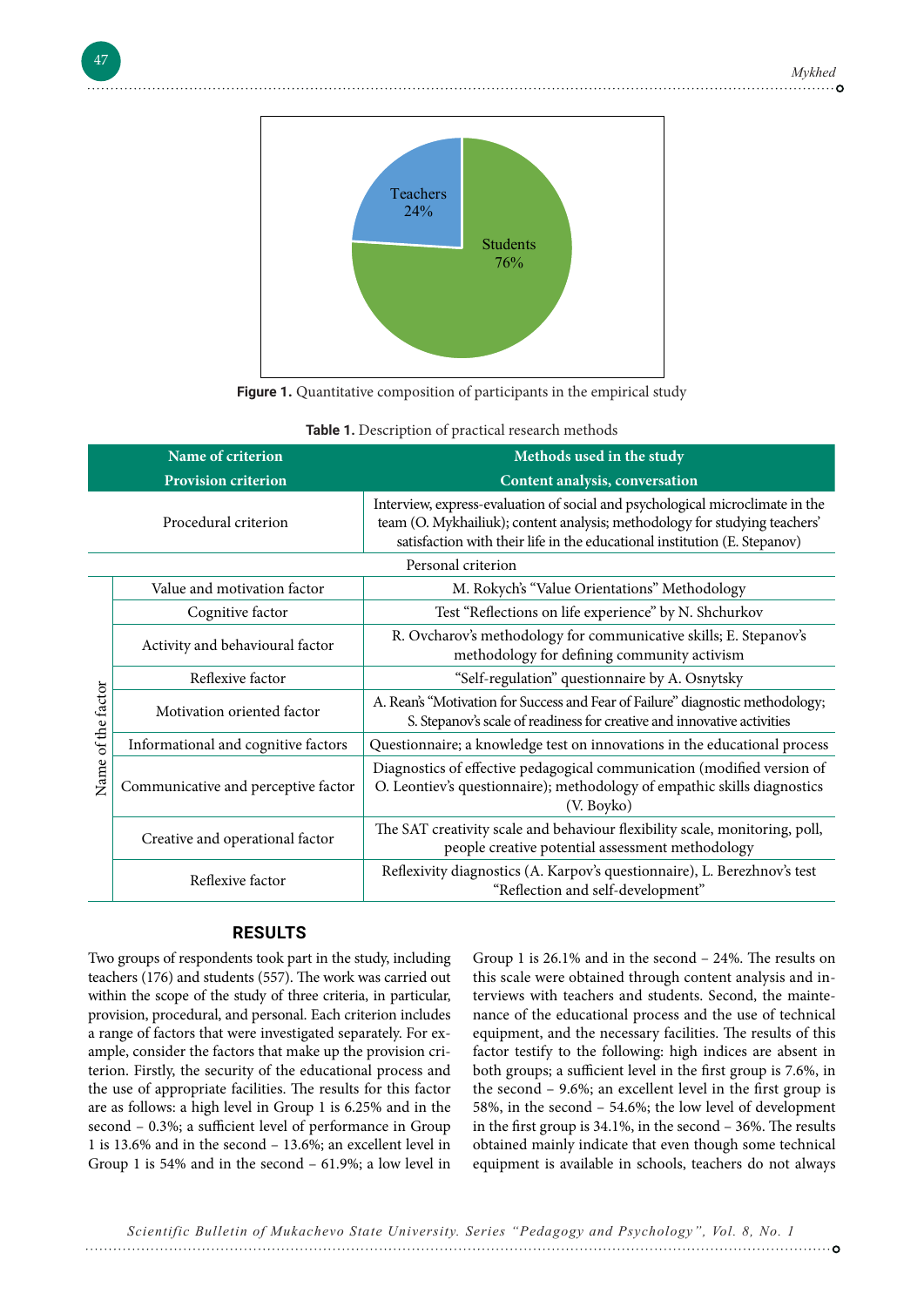use it during the educational process. And without its use, it is important to improve the educational process in general. Third, it's the creation and use of information and methodological support for innovative educational activities. The survey of teachers revealed that the highest indices were responsible for the excellent level of performance (57.4%), indicating a lack of information and methodological support for educational institutions. Fourth, it's the creation of a school-based system for training teachers in innovative educational activities. The obtained results show a low level of preparation of teachers for innovative changes in the educational process. Overall, the criteria suggest that educators are not ready for the introduction of innovative educational projects in secondary schools. This also applies to the general equipment of the schools. Hence, the heads of educational institutions still have a lot to work to do on the way to implementing innovations in the educational process.

As for the second criterion, the procedural one, the following factors were investigated. First, the implementation of methodological and organisational support for the development of an innovative orientation in the educational process. The data indicate low performance on this factor, i.e. the managers are faced with the main task of directing their work towards providing organisational and methodological support for the innovative orientation of the educational process at school. Secondly, the motivation of teachers to innovate in educational work and to support their initiatives. By this factor an overall low figure of 70.1% was identified, i.e. there is an underestimation of the capabilities of teachers to be motivated for innovative educational activities. The lack of incentives for teachers to make changes will not lead to the renewal of the educational institution. Thirdly, the level of social and psychological climate in the school. In general, the participants noted the presence of a positive climate (a sufficient level of 32.9%) in the organisation. Fourthly, the level of saturation and systematic use of new educational ideas, forms, methods, technologies, and models of educational systems in the educational process. A high figure is found in the level of the manifestation of the state (50.6%), which indicates that the majority of teachers do not realise the importance of introducing innovative changes in the education system and

are not interested in learning new skills in the educational process. The fifth criterion is the level of compliance of innovative processes with the educational problem and the specific features of the school. The majority of teaching staff and pupils gave preference to the satisfactory level using this criterion, in particular, 38% and 32.5% respectively. The detailed results of this study show that there are some problems related to the introduction of innovations into the educational process, namely the low level of organisational and methodological support and the lack of teacher training systems in schools for innovative changes.

Particular attention should be paid to the personal criterion, which characterises the individual development of students. This factor was used to investigate the following criteria: value and motivational, cognitive, behavioural, and reflexive. The value and motivational component is revealed in priority values, motives, and needs. The research was carried out with the help of M. Rokeach's method "Value Orientations". Summarising the data obtained it was found that the level of formation of value orientations is insufficient (the satisfactory level is 43.8%). This data only supports the need for the introduction of innovative processes into the educational and cultural process. The cognitive component, which was investigated through the method "Reflections on Life Experience" by N. Shchurkov revealed a lack of knowledge of moral standards and rules of behaviour which influence the behaviour of students and their interaction with others (the sufficient level of 51.1% and a low level of manifestation 34.1%). The behavioural component was investigated by means of the techniques from the "Communicative Tendency of Pupils" by R. Ovcharov "Diagnostics of the Level of Creative Activity of Pupils" and "Definition of Civic Activity". The results indicated the need to introduce new, effective forms and methods of education into education, which would contribute to the development of pupils (the sufficient level of manifestation is 38.6%). The reflexive component was investigated using the methods "Achieving the Purpose − Eliminating Disadvantages" and "Self-Regulation" [6]. The results concerning the reflexive component were low (48.6%), which indicates an unsatisfactory level of capacity for self-analysis and self-education. Graphically based results are presented in Figure 2.



**Figure 2**. Level of personal criteria among secondary schools pupils **Figure 2.** Level of personal criteria among secondary schools pupils

Studying the personal development of pedagogical staff, the results of the research are as *Scientific Bulletin of Mukachevo State University. Series "Pedagogy and Psychology", Vol. 8, No. 1*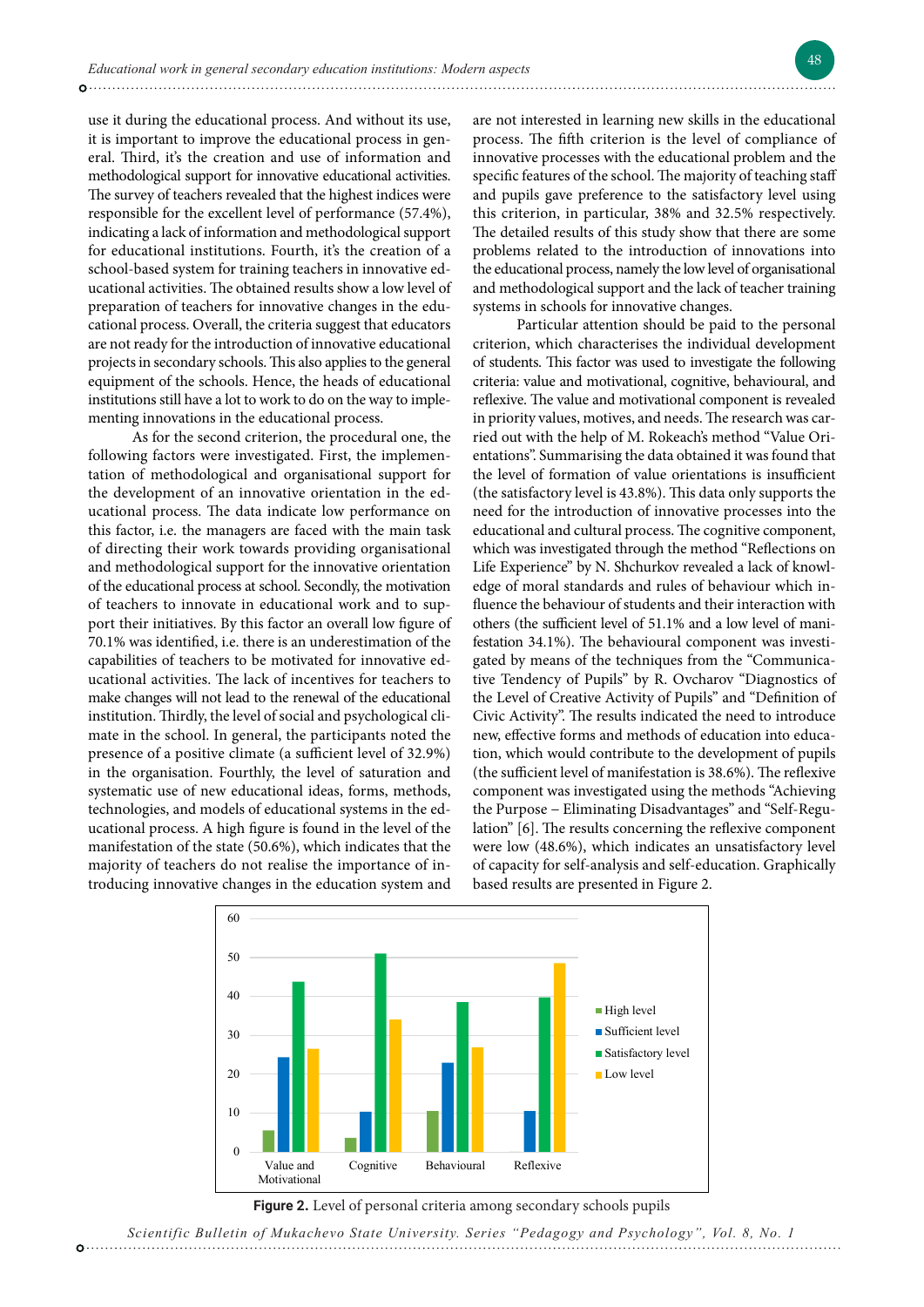Studying the personal development of pedagogical staff, the results of the research are as follows: all the criteria, especially motivation-oriented, informational and cognitive, communicative and perceptive, creative and operational, and reflexive components are underdeveloped, which indicates a generally unsatisfactory level of development of teachers' innovative and educational competence. This, in turn, makes it difficult to form an innovative orientation of the educational process at school. It is important to note that the results revealed a lack of motivation among the majority of teachers as well as a lack of understanding on the part of the school administration of the introduction of innovations in the educational process. Graphically obtained results are demonstrated in Figure 3.



**Figure 3.** Level of personal criteria among the teaching staff at secondary schools **Figure 3.** Level of personal criteria among the teaching staff at secondary schools

of the educational process (pupils and teachers). Among the contacts and cooperate, they lack reflexivity. For all th teaching staff, the lowest indicators were recorded by the reasons, the implementation of innovations in the edu procedural criterion. It should be noted that within this crite-<br>tional process is a necessary and common requiremen rion the scales "positive social and psychological climate at today's educational institutions. school and innovations compilance with the educational problem solution and specific features of the school, the **DISCUSSION** problem solution and specific reatures of the senool, the<br>region, and the needs of the educational process" had the The educational process is a certain interaction betw region, and the recube of the currential process that the the currential process is a cortain interaction cert<br>highest indicators. This favourably influences innovation the school administration, teachers, pupils, and the processes at the school. In terms of the personal and ensuring committee, who are the actors of the educational proc criteria, their results were at a sufficient level. Regarding the The object is the created educational space in which pe results among pupils, the results of the survey were within gogical interaction takes place. The educational proces the average indicators for the ensuring, procedural, and per-<br>
purpose-oriented and is evident in the interaction betw sonal criteria. This, in turn, indicates that the educational teachers and pupils, where their joint development is carprocess at school does not contribute sufficiently to the per-<br>
process at school does not contribute sufficiently to the per-<br>
process at school does not contribute sufficiently to the per-Hence, the results of the analysis due to the three factors allow drawing general indicators among the participants school" and "innovations compliance with the educational sonal criteria. This, in turn, indicates that the educational sonal development of students, which is manifested in their

ow drawing general indicators among the participants haviour, as well as their inability to productively establish lack of knowledge of certain moral norms and rules of becontacts and cooperate, they lack reflexivity. For all those reasons, the implementation of innovations in the educational process is a necessary and common requirement in today's educational institutions.

### **DISCUSSION**

The educational process is a certain interaction between the school administration, teachers, pupils, and the parents' committee, who are the actors of the educational process. The object is the created educational space in which pedagogical interaction takes place. The educational process is purpose-oriented and is evident in the interaction between ried out. Graphically, this interaction is represented in the graphical form (Fig. 4).



**Source**: [7; 8]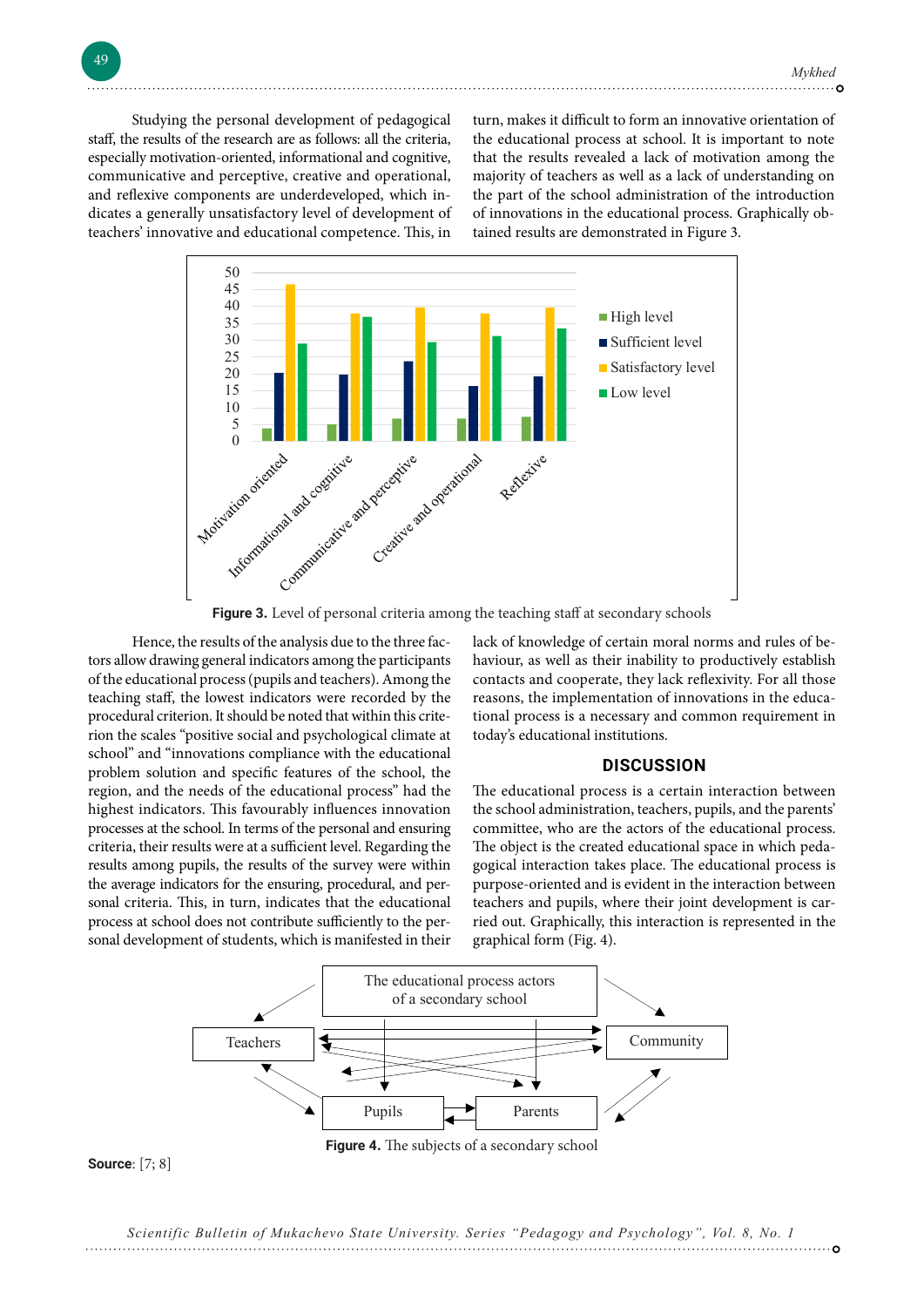Analysing the current approaches to the educational process, the main ideas and provisions should be identified. Firstly, the most important value of education is the child's personality, which means that the educational process should be based on the child's needs, abilities, and interests. Secondly, the educational process requires the development from the child's most immediate interests to the development of their social and spiritual needs. Thirdly, the development of one's personality and its improvement is not a means for the well-being of society, but a purpose of social life. Fourthly, the main goal of the educational process is the development of the child's personality, enrichment of value and sensitive sphere, and the formation of national needs. Fifthly, the actor of the educational process is a self-creator. Finally, an active personal position is manifested in the right of free choice and self-determination [9; 10].

Consider the types of innovative mechanisms in the educational process, which include innovations in cooperation with parents, community, etc.; innovations in supplementary education; innovations in the educational activity of an educator; innovations in the interaction between teachers and students, students among students, students and staff,

teachers and parents; innovations in the management of the educational process; innovations in organisational structures of school education; innovations in educational systems; innovations in the content of education [11-14].

The structure of innovative orientation of the educational process at school is very interesting to consider, as it includes three basic components that allow achieving the efficiency of introduced innovations. Thus, the resource criterion forms the basis for innovative orientation of the educational process at school and depends mainly on the availability and feasibility of every single resource in the innovation process. The functional and activity component reflects the efficiency of functioning and development of the key elements and links in the structure of innovative orientation of the educational process in schools [15; 16]. The reflective and regulatory component reflects the efficiency of the innovative process as a whole, compliance of obtained results with the purpose, self-analysis and immediate evaluation with the purpose of further targeted improvement of the innovative orientation of the educational process at school as well as the necessity of its correction. A detailed description of the structure is given in the form of a Table 2.

| <b>Table 2.</b> Structure of innovative processes in secondary education institutions |                                        |                                                                                                                                                                                                                                                                                                                                                                                                                                                                                                                                                                                                      |  |  |
|---------------------------------------------------------------------------------------|----------------------------------------|------------------------------------------------------------------------------------------------------------------------------------------------------------------------------------------------------------------------------------------------------------------------------------------------------------------------------------------------------------------------------------------------------------------------------------------------------------------------------------------------------------------------------------------------------------------------------------------------------|--|--|
| Name of criterion                                                                     |                                        | <b>Characteristics of the criterion</b>                                                                                                                                                                                                                                                                                                                                                                                                                                                                                                                                                              |  |  |
| Resource criterion                                                                    | Material and<br>technical<br>resources | This factor implies the presence of a material base (modern), technical equipment, computers<br>and interactive whiteboards. The availability of space and suitable facilities (sports arenas,<br>concert halls, libraries, rooms for extracurricular club activities). This is an indispensable<br>condition for the creation and implementation of educational innovations                                                                                                                                                                                                                         |  |  |
|                                                                                       | Informational<br>resources             | The informational criterion requires the availability of information and communication<br>systems, information resources, as well as the provision of scientific and methodological<br>information. It is also important to have an extensive video and audio library on new<br>educational ideas, concepts, forms and methods, as well as on the problems of organisation,<br>implementation, and expansion of innovations in the educational process                                                                                                                                               |  |  |
|                                                                                       | Human resources                        | This factor is extremely important because it requires a quality selection of teaching staff<br>and professionals who are directly involved in the education of children. The school's human<br>resources include the selection of teachers, classroom managers, librarians, medical staff, chiefs<br>of sections, clubs of interest. It is also important for schools to have innovative teachers and<br>initiative groups. Worth mentioning that the teacher is the driver of innovation in education,<br>they are as key element in shaping the innovative orientation of the educational process |  |  |
| Functional and operational                                                            | Communicative                          | This factor is responsible for the interaction between the participants of innovative educational<br>activity and is the basis for innovative orientation of the educational process. It ensures the<br>humanisation and harmonisation of relations between the subjects of the educational process,<br>cooperation between teachers, pupils, and parents, cooperation with public and social<br>organisations, as well as state institutions                                                                                                                                                        |  |  |
|                                                                                       | Search and<br>creative                 | This factor consists in the study and research of educational issues, in the search and<br>development of innovations in the educational process. This is due to the fact that the<br>introduction of innovations depends on a specific educational problem which the innovation<br>itself is based on; on the interests and needs of the actors of education, the capabilities of the<br>teaching staff and the specifics of the educational institution                                                                                                                                            |  |  |
|                                                                                       | Operational                            | This factor implies the process of acquisition and implementation of new ideas, forms,<br>tools, and methods into the educational process. It provides a relationship both with science<br>(productive ideas and innovative developments) and practice (adoption, dissemination, use<br>of innovations in the educational process)                                                                                                                                                                                                                                                                   |  |  |

*Scientific Bulletin of Mukachevo State University. Series "Pedagogy and Psychology", Vol. 8, No. 1*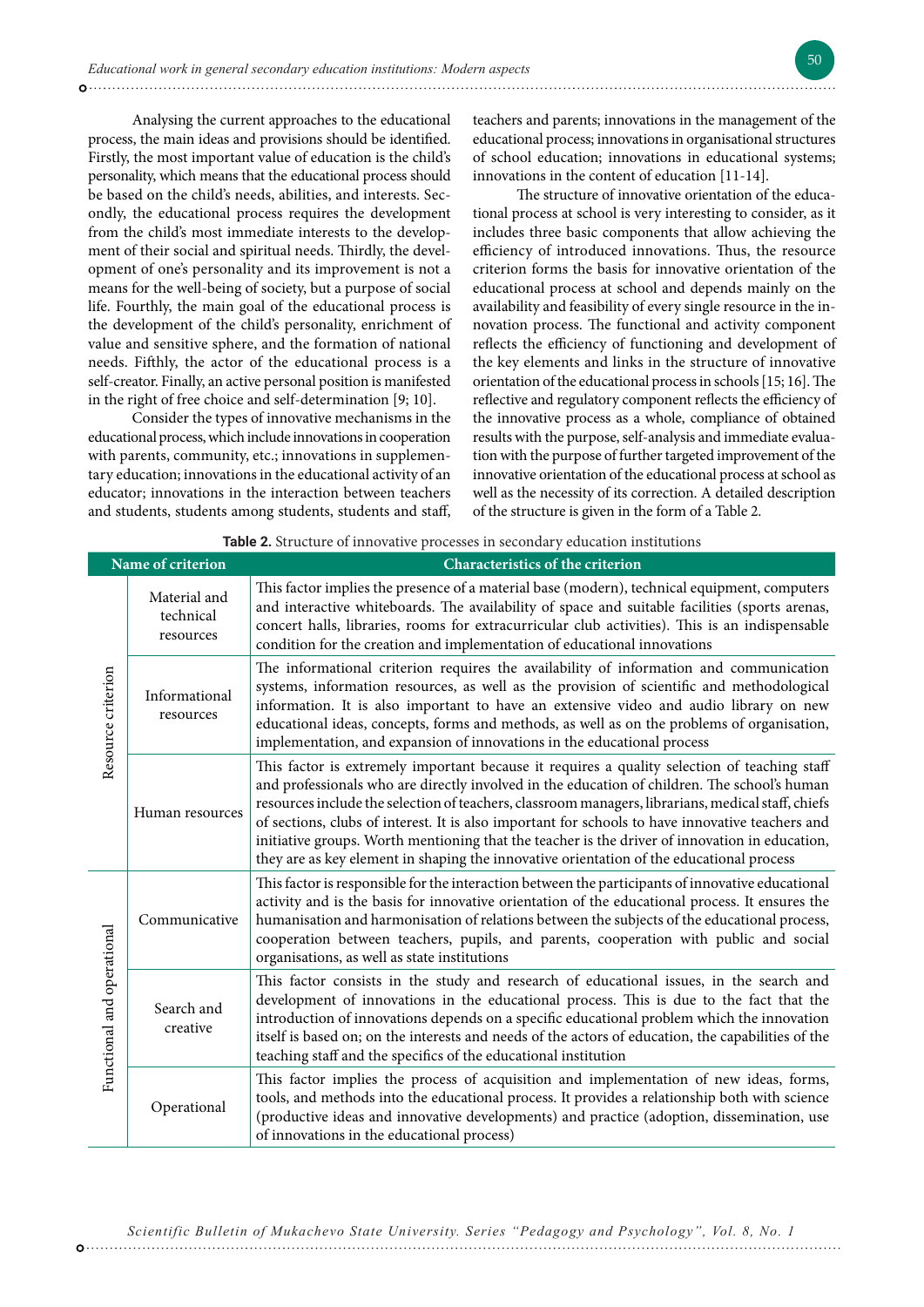. . . . . . . . . . . . . . . . 0

| Name of criterion       |            | Characteristics of the criterion                                                                                                                                                                                                                                                                |
|-------------------------|------------|-------------------------------------------------------------------------------------------------------------------------------------------------------------------------------------------------------------------------------------------------------------------------------------------------|
| regulatory<br>Reflexive | Evaluation | This factor involves a certain, organised, and continuous monitoring of the implementation<br>of innovative processes for evaluation and prediction, and the identification of intermediate,<br>final results. It also controls the correlation between the results obtained and those expected |
|                         | Analytical | It provides an analysis of achievements and failures in the implementation of innovative<br>mechanisms. Identifies the positive and negative effects of innovation implementation in the<br>educational process for their further correction                                                    |
|                         | Controlled | It provides for control and management at all stages of the innovative educational process, i.e.<br>at the stage of shaping the innovative orientation of the educational process at school, constant<br>monitoring of changes that take place in the development of educational participants   |

Thus, having analysed the structure of innovative mechanisms within the framework of secondary education institutions, the innovative orientation is characterised by the consistency of goals, objectives, and content of education to modern requirements and needs of education actors, the speed of response and adaptation of the educational process to the conditions of modern society [17; 18].

It is also important to consider the educational principles on which the organisation of the educational process is based. Four principles can be distinguished. The first is the principle of integrity, which ensures the unity and relationships of all levels of education. The second is the principle of progression, which defines the purpose, content, methods, tools, and organisational forms at all levels of the educational system. The third is the principle of variability, which helps create conditions for the creation of flexible and dynamic educational structures, taking into account the basic needs of the state and the individual in the process of obtaining educational services. The fourth is the principle of adaptability, which means that pre-school, secondary, and post-school educational institutions are redeveloped following the age and psychophysiological peculiarities of the individual in the interests of his or her creative development [19; 20]. Looking at the modern educational institution, it differs considerably in terms of its activities from the programme that prevailed 10-20 years ago. A detailed description of the main activities is given in Table 3.

| The orientation<br>of educational work<br>in modern schools         | Description of the scope of work                                                                                                                                                                                                                                                                                                                                                                                                                                                                                                                                                                                                                                      |
|---------------------------------------------------------------------|-----------------------------------------------------------------------------------------------------------------------------------------------------------------------------------------------------------------------------------------------------------------------------------------------------------------------------------------------------------------------------------------------------------------------------------------------------------------------------------------------------------------------------------------------------------------------------------------------------------------------------------------------------------------------|
| The moral education<br>of pupils                                    | This approach involves a purposeful and organised process of shaping moral attributes of<br>a person, his/her character, skills, and habits of moral behaviour based on learning certain<br>ideals, norms, principles of morality. Moral education means learning the moral code, beliefs,<br>feelings, qualities, etc.                                                                                                                                                                                                                                                                                                                                               |
| Behavioural culture<br>of pupils                                    | The notion of "behavioural culture" is interpreted as a whole range of moral skills and habits.<br>Formation of cultural skills is formed through the demonstration of a certain behavioural<br>pattern, then its implementation by pupils and constant training on the way to automation                                                                                                                                                                                                                                                                                                                                                                             |
| A responsible attitude<br>of pupils towards the<br>learning process | It focuses on the development of certain socially relevant goals, among which is the immediate<br>desire to learn well. The main purpose of this orientation is to develop an interest in knowledge,<br>a key need being knowledge which is directly dependent on the internal conditions of the<br>educational process                                                                                                                                                                                                                                                                                                                                               |
| Labour and economic<br>education                                    | Labour education is understood as a system of certain educational mechanisms, with moral<br>and psychological preparation of schoolchildren being the main motive for future professional<br>engagement. Having mastered this knowledge at a high level, the individual acquires skills<br>of scientific organisation of work. As for economic education, it is focused on acquiring<br>knowledge regarding the general laws, the rules of development, and mechanics of production.<br>The main purpose is to form a personality that is recognised in economic theory and to form<br>the initial skills that enable one to take an active part in economic activity |
| National education                                                  | This orientation ensures the formation of harmoniously developed, highly educated, socially<br>active, and knowledgeable people, who have a civic responsibility. Children's education through<br>the cultural and historical experience of the native people, traditions, customs, and rituals,<br>centuries-old educational traditions and spirituality                                                                                                                                                                                                                                                                                                             |
| Folk traditions<br>in educational work                              | The main focus of this programme is to encourage pupils to interact with folk traditions,<br>develop a sense of respect for them, and develop a sense of national identity                                                                                                                                                                                                                                                                                                                                                                                                                                                                                            |

**Table 3.** The main areas of educational work in schools

*Scientific Bulletin of Mukachevo State University. Series "Pedagogy and Psychology", Vol. 8, No. 1*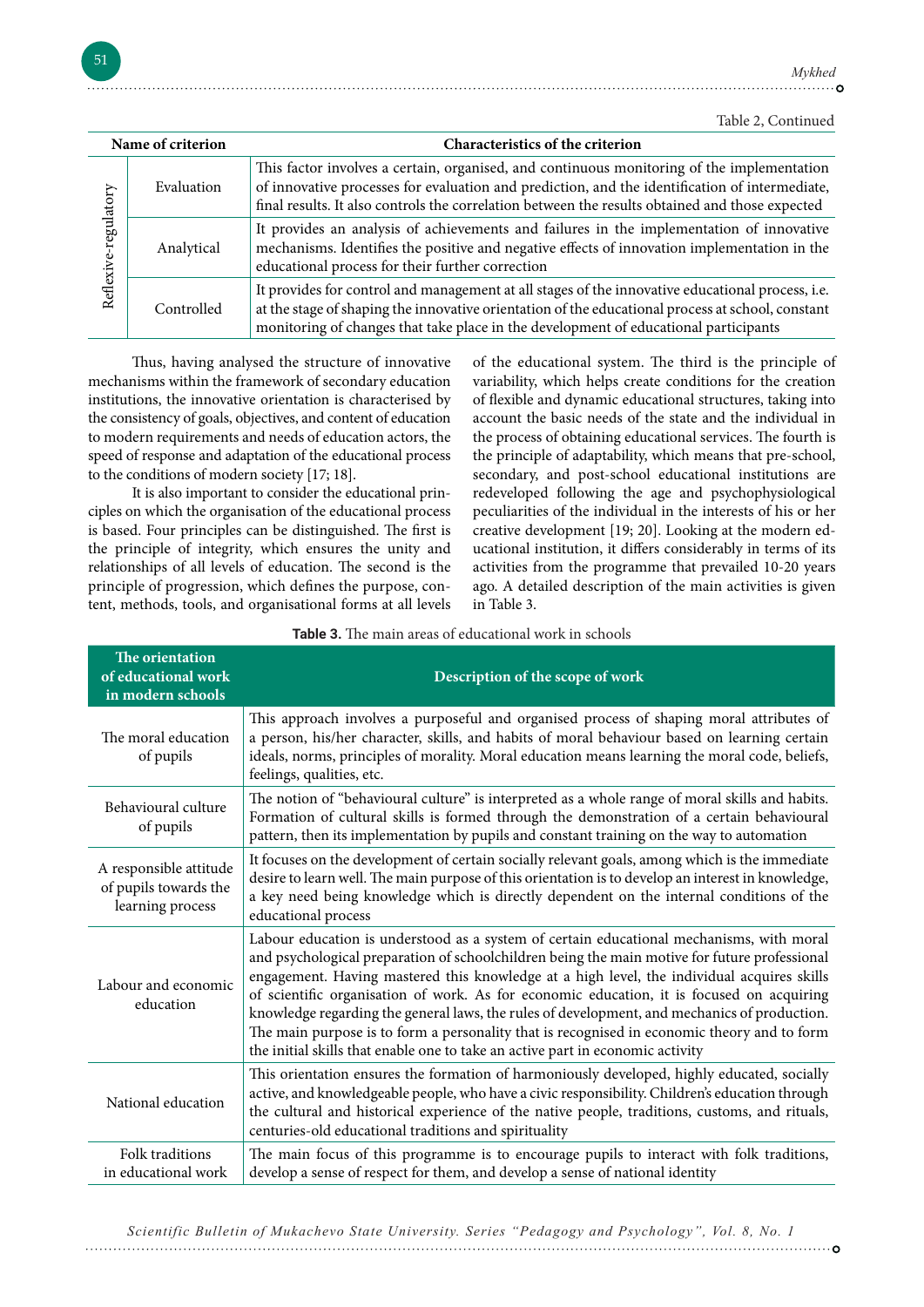| The orientation<br>of educational work<br>in modern schools     | Description of the scope of work                                                                                                                                                                                                                                                                                                                                  |
|-----------------------------------------------------------------|-------------------------------------------------------------------------------------------------------------------------------------------------------------------------------------------------------------------------------------------------------------------------------------------------------------------------------------------------------------------|
| Basics of community<br>education                                | The concept of "civic education" is understood as education for the formation of civic<br>consciousness, i.e. the feeling of people as morally, politically, and socially protected. The main<br>objective of civic education is to formulate knowledge about the rights and duties of a citizen                                                                  |
| Environmental<br>education of pupils                            | The main purpose is to foster an environmental culture among pupils. "Environmental culture"<br>is understood as an awareness of pupils of the value of nature, preservation of its natural wealth,<br>as well as responsibility for one's actions in relation to the use of natural resources                                                                    |
| Environmental<br>protection activities<br>of educational actors | Environmental education goes hand in hand with environment protection activities, during<br>which the pupils learn in practice how important it is to preserve nature and how forestry,<br>gardening, and household activities are beneficial. Such activities help children acquire skills of<br>proper behaviour in recreation areas, forests, riverbanks, etc. |
| Vocational guidance<br>work                                     | The work of vocational guidance in educational institutions must be carried out because a<br>confused high school student needs to have a clear idea of what he or she wants to do in life.<br>The focus of this orientation is designed to reveal each pupil's potential and his or her ability to<br>engage in a particular type of activity                    |
| Emotional culture<br>of pupils                                  | Understanding emotional manifestations (both one's own and others') is an important stepping<br>stone to interpersonal interaction in the future. These activities are also useful because they<br>provide students with a theoretical basis on how emotions arise and provide them with concrete<br>methods of expressing emotions                               |
| Classes aimed at<br>preparing pupils<br>for family life         | The training in this field is based on different aspects, such as general social, natural, legal,<br>psychological, pedagogical, and economic ones. At its very essence, it is the cultivation of<br>moral qualities, as an equal, respectful attitude to the representatives of another gender                                                                   |

Hence, not only the structure of educational work has been analysed, but also the innovative introduction of school education, which aims to develop a holistic individual who will successfully adapt to the constantly changing living conditions and be purposeful and productive. The aim of the new modern education is to focus on the child's personality, his or her key values, interests and needs.

### **CONCLUSIONS**

Having analysed the education process in secondary education institutions, it should be noted that the education system needs to be reformed, as the modern world demands future children to fulfil tasks that were not the same as before. The world has changed, so people should follow the scientific and technological progress step by step and educate children based on the qualities they need to stay firmly on their feet in adult life, to effectively adapt to change. Therefore, the aim of the article is to analyse the readiness of the educational process participants to the educational system reform, to the introduction of innovative processes in the educational process. In general, the survey results show that education process participants, especially teachers, are not sufficiently prepared for innovative changes in the educational process. In particular, the information and methodological support of educational institutions is at a low level of development. The educational institutions have low incentives for teaching staff to change the teaching and learning system. As for personal development, the results by all criteria (motivational,

communicative, reflexive) are insufficiently developed, which makes it difficult to acquire the innovative processes in the school. As for the pupils, their level of value orientations, knowledge of moral norms, and communicative skills are low. These results make it possible to understand the importance of innovative changes in the educational process.

From the results of the research, it became clear that the educational process is a systematic, ongoing process that has to be dynamic and change according to the needs of society. In the course of writing, such main actors of the educational process as teachers, pupils, parents, and the community were analysed. Based on the conditions of existence in the modern world, the education system should be based on the main areas of educational work, including moral education, labour, economic, civic, and environmental education, vocational guidance work and training of emotional culture. The aim of today's education is to focus on the personal qualities of the individual, taking the needs, interests, and values of the individual as the guides. The conducted research does not exhaust all aspects of the problem of forming an innovative orientation of the educational process at school and indicates the need for its further study in such promising directions, as the improvement of scientific and methodological support of innovative educational process, improvement of training of teaching staff for innovative educational activity, organisation of psychological and pedagogical support for forming innovative educational competence of teachers.

*Scientific Bulletin of Mukachevo State University. Series "Pedagogy and Psychology", Vol. 8, No. 1*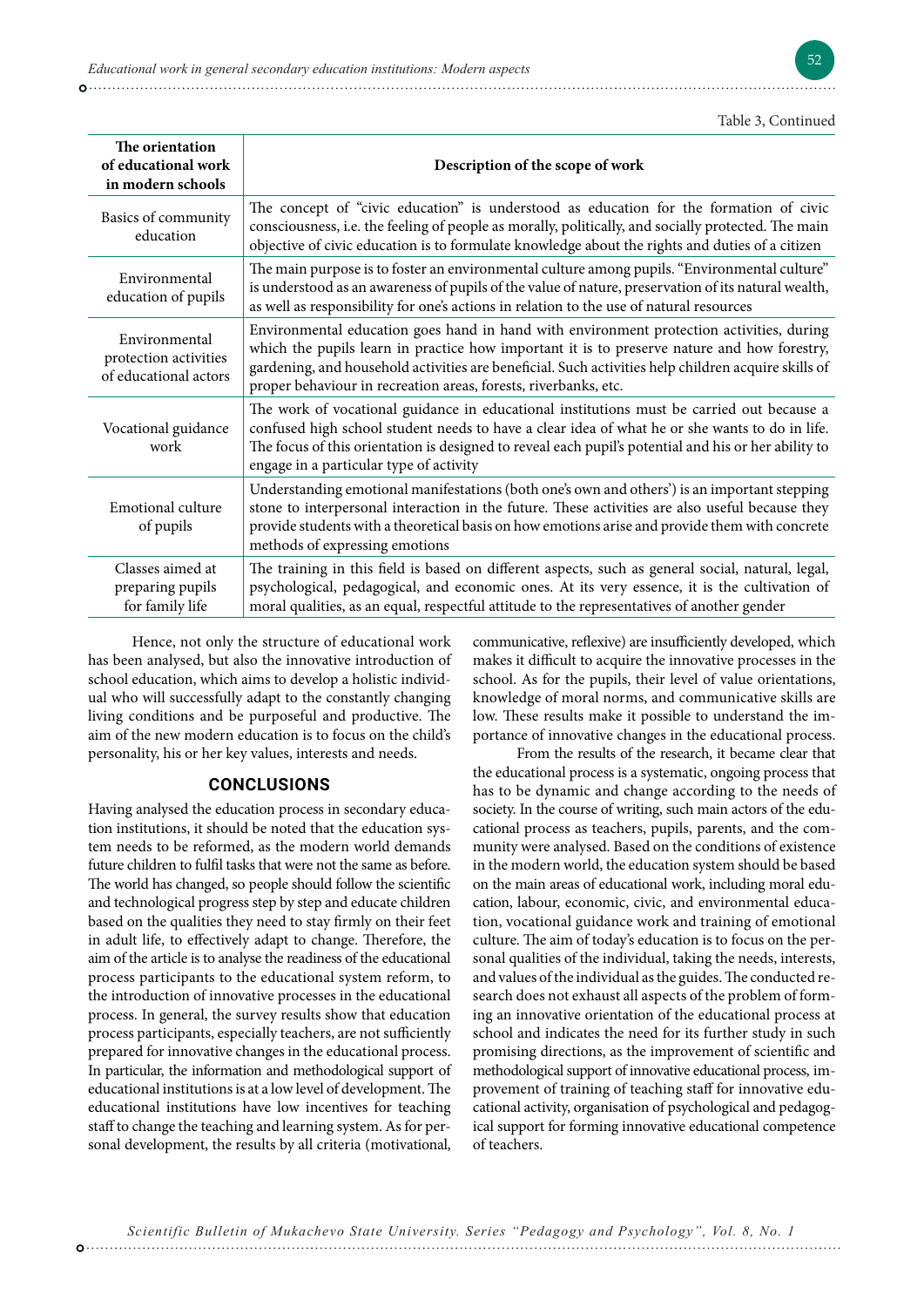#### **REFERENCES**

- [1] Kovalchuk, V.A. (2018). *Educational systems of secondary education*. Zhytomyr: Zhytomyr State University named after Ivan Franko.
- [2] Yagodnikova, V.V. (2016). *Theory and practice of formation of innovative orientation of the educational process of secondary school.* (Doctoral dissertation, South Ukrainian National Pedagogical University named after K.D. Ushynsky, Odesa, Ukraine).
- [3] Kondrashova, L.V., Lavrentyeva, O.O., & Zelenkova, N.I. (2008). *Methods of organizing educational work in a modern school.* Kryvyi Rih: KSPU.
- [4] Gagarin, M.I. (2020). Criteria for the effectiveness of the educational system of the school. *Pedagogy of Creative Personality in Higher and Secondary Schools,* 68(1), 152-155.
- [5] Zhadko, O. (2020). Forms and methods of interaction between schools and local governments in the process of civic education of schoolchildren. *Educational Discussion,* 1(28), 31-43.
- [6] Osadchy, I. (2019). *On the educational process in the institution of general secondary education.* Retrieved from http://education-ua.org/ua/component/content/article/14-analitics/1321-pro-osvitnij-protses-u-zakladi-zagalnojiserednoji-osviti.
- [7] Tishchenko, O.I. (2020). Psychological and pedagogical conditions of patriotic education of students. *Legal Psychology,*  1(26), 22-30.
- [8] Ball, G.O. (2012). Rational humanism as a form of humanism, corresponding to the challenges of modernity. *Professional Education: Pedagogy and Psychology. Series: Polish-Ukrainian Journal*, 15, 93-108.
- [9] Bekh, I., & Chorna, K. (2015). Program of Ukrainian patriotic education of children and students. *Mountain School of the Ukrainian Carpathians,* 12(13), 26-37.
- [10] Loza, T. (2020). Prospects for improving the educational system of Ukraine in the context of the concept of human development. *Educational Discussion,* 1(28), 15-30.
- [11] Capperucci, D. (2015). Self-evaluation and school improvement: The issemod model to develop the quality of school processes and outcomes. *International E-Journal of Advances in Education*, 1(2), 34-39.
- [12] Gavrilova, T.Y., & Ignatova, O.G. (2019). STEM-education in a modern school in the framework of project activities in natural sciences. *Electronic Libraries,* 22(6), 547-555.
- [13] Glinchuk, Y. (2020). School technologies for maintaining the health of students: General classification. *Educational Discussion,* 1(28), 94-105.
- [14] Shabanova, Y.O. (2014). *System approach in higher education*. Dnipro: Dnipro University of Technology.
- [15] Popadych, O.O. (2017). Theoretical foundations of educational work with future teachers of higher education in higher education. *Pedagogy, Social Work*, 2(41), 58-64.
- [16] Gridzhuk, N.O. (2017). *Interaction of school and family as an important component of personality formation.* Retrieved from https://cutt.ly/pO87ELa.
- [17] Kalinichenko, I.O. (2012). Assessment of the health of schoolchildren of different types of educational institutions. *Bulletin of SSU Medicine Series*, 1, 172-177.
- [18] Zhurba, K. (2016). Diagnosis of the meaningfulness of life. *Primary and Secondary School Students in the Process of Educating the Meaning of Life Values*, 15, 113-118.
- [19] Luchaninova, O.P. (2017). Functioning of the renewed educational system of a modern higher technical educational institution: Theory and practice. *Youth and the Market*, 2(145), 96-99.
- [20] Makarova, O.Y. (2013). Criteria and indicators for assessing the effectiveness of the educational system of the university. *Basic Research*, 1(2), 348-351.